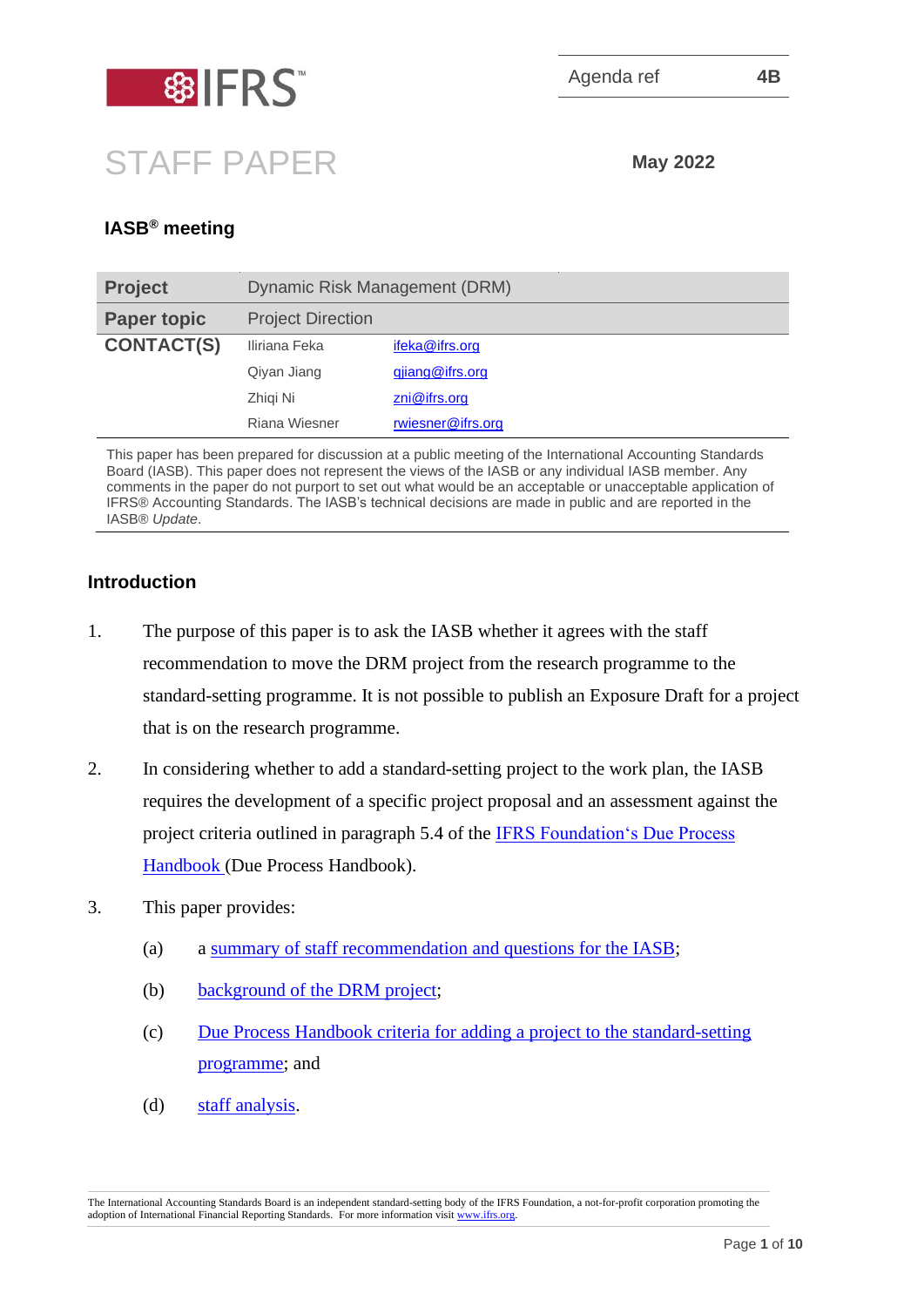## <span id="page-1-0"></span>**Summary of staff recommendation and questions for the IASB**

- 4. Based on the [staff analysis](#page-4-0) of the criteria in the Due Process Handbook for adding a project to the standard-setting programme and the progress the IASB made on addressing the key challenges identified in the outreach, we are of the view that the DRM model provides a feasible solution to the deficiencies in current reporting and will address the needs of users of financial statements identified in the *[Discussion Paper:](https://www.ifrs.org/content/dam/ifrs/project/dynamic-risk-management/discussion-paper/published-documents/dp-accounting-for-dynamic-risk-management.pdf)  [Accounting for Dynamic Risk Management: a Portfolio Revaluation Approach to Macro](https://www.ifrs.org/content/dam/ifrs/project/dynamic-risk-management/discussion-paper/published-documents/dp-accounting-for-dynamic-risk-management.pdf)  [Hedging](https://www.ifrs.org/content/dam/ifrs/project/dynamic-risk-management/discussion-paper/published-documents/dp-accounting-for-dynamic-risk-management.pdf)* (2014 DP). We therefore recommend that the IASB:
	- (a) moves the DRM project to its standard-setting programme; and
	- (b) continues using the expertise of existing advisory bodies instead of establishing a dedicated consultative group for the project.
- 5. The staff would like to ask the IASB the following questions:

#### **Questions for the IASB**

1. Does the IASB agree with the staff recommendation to move the DRM project from the research programme to the standard-setting programme?

2. Does the IASB agree with the staff recommendation that a dedicated consultative group is not needed for this project? If not, why?

#### <span id="page-1-1"></span>**Background of the DRM project**

- 6. The IASB began its deliberations on the macro hedging project in September 2010. The drivers for initiating the project were the difficulties associated with applying existing hedge accounting requirements to a dynamically managed portfolio with continuous or frequent changes in the risk positions that are being hedged. These constraints make it difficult to reflect dynamic risk management in financial statements. For these reasons, the IASB decided to consider a new accounting model for dynamic risk management.
- <span id="page-1-2"></span>7. In April 2014, the IASB issued the 2014 DP as the initial due process step. The IASB noted that the development of an accounting model for dynamic risk management was not a modification to hedge accounting requirements but that it would instead be a fundamental change in how risk management is considered for the purposes of financial reporting. Given the complexities involved, the 2014 DP allowed the IASB to seek feedback on a broader range of alternatives and variations.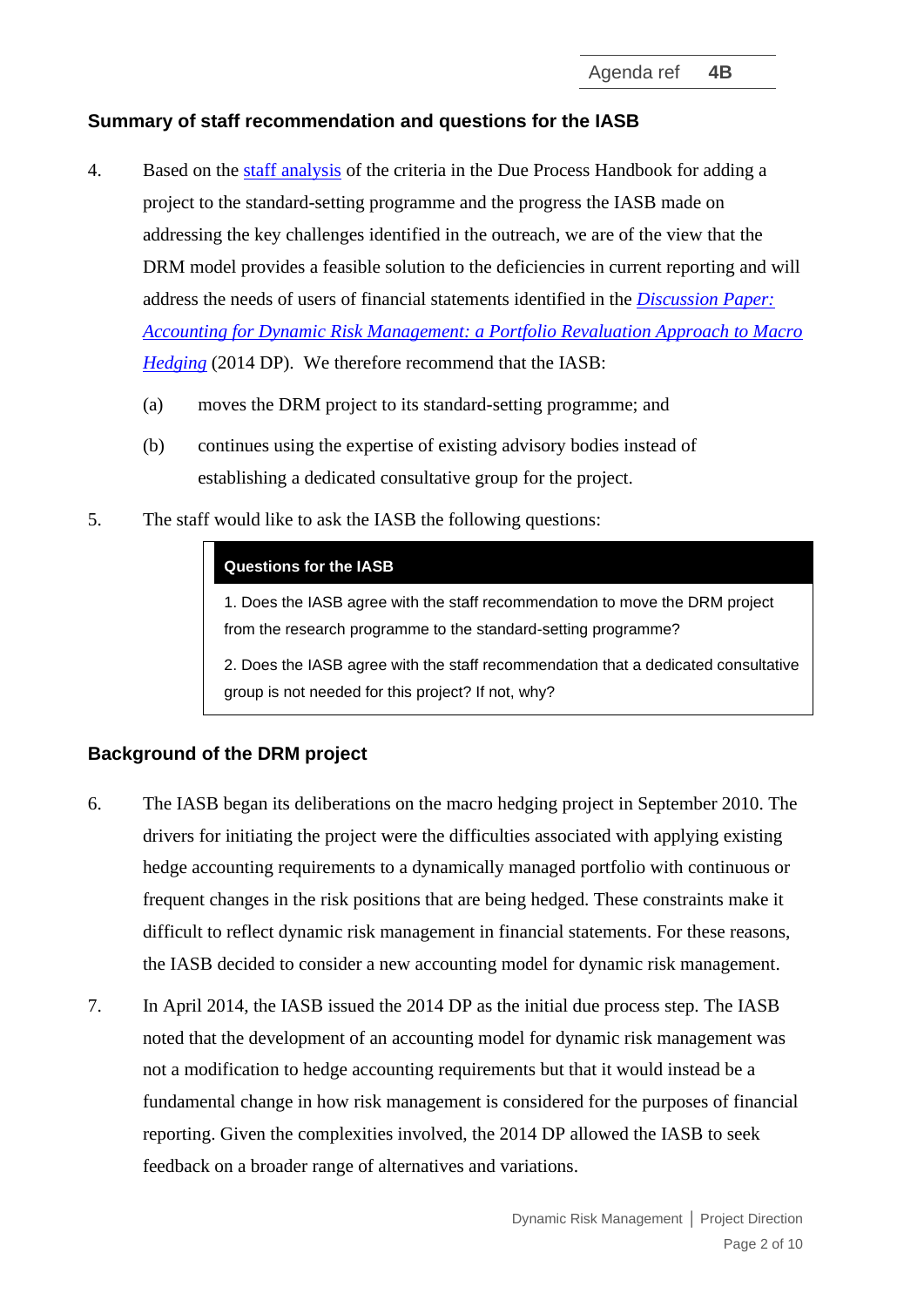- 8. Although the 2014 DP had been successful in terms of gathering views of respondents and confirming the need for the project, the IASB decided that the project should remain in the Research Programme.
- 9. Based on the feedback on 2014 DP, the IASB developed the core elements of the new DRM accounting model (DRM core model). During the period October 2020–February 2021, the IASB and staff conducted outreach with banks that manage interest rate risk using dynamic risk management strategies to assess the viability and operationality of the DRM core model (2020 outreach).
- 10. In principle, almost all participants to the 2020 outreach supported the objective of the DRM model to better reflect the interest rate risk management strategy and activities in the financial statements and acknowledged the significant benefits the DRM model would bring. However, they also identified three key challenges that were considered to be fundamental to the viability and operationality of the DRM model.
- <span id="page-2-0"></span>11. At its May 2021 meeting, the IASB decided to explore whether feasible solutions could be developed for these key challenges, before deciding on the project direction. The tentative decisions of the IASB at the November 2021 meeting, resulted in refinements to the DRM model that addressed two of the key challenges[—incorporation of risk](https://www.ifrs.org/news-and-events/updates/iasb/2021/iasb-update-november-2021/#2)  [limits and designation of a portion of prepayable assets in the DRM model.](https://www.ifrs.org/news-and-events/updates/iasb/2021/iasb-update-november-2021/#2) At this meeting, the IASB will discuss potential further refinements to the model to address the third key challenge—accounting mechanics of the DRM model (see Agenda Paper 4A of this meeting).
- 12. In light of the IASB's activities described in paragraphs [7](#page-1-2)[–11,](#page-2-0) we think it is appropriate for the IASB to move the DRM project from the research programme to the standardsetting programme, instead of publishing a second Discussion Paper. As noted in paragraph 4.12 of the Due Process Handbook, discussion papers and research papers (as the main output of the research programme) are designed to elicit comments from interested parties and typically include a comprehensive overview of the issues, possible approaches to addressing the issues and the preliminary views of the IASB.
- 13. As previously noted, the IASB developed the DRM model taking into account the feedback on the 2014 DP and then conducted the 2020 outreach to assess the viability and operationality of the model. Following the discussion of Agenda Paper 4A at this meeting, the IASB would have completed its deliberations on the three key challenges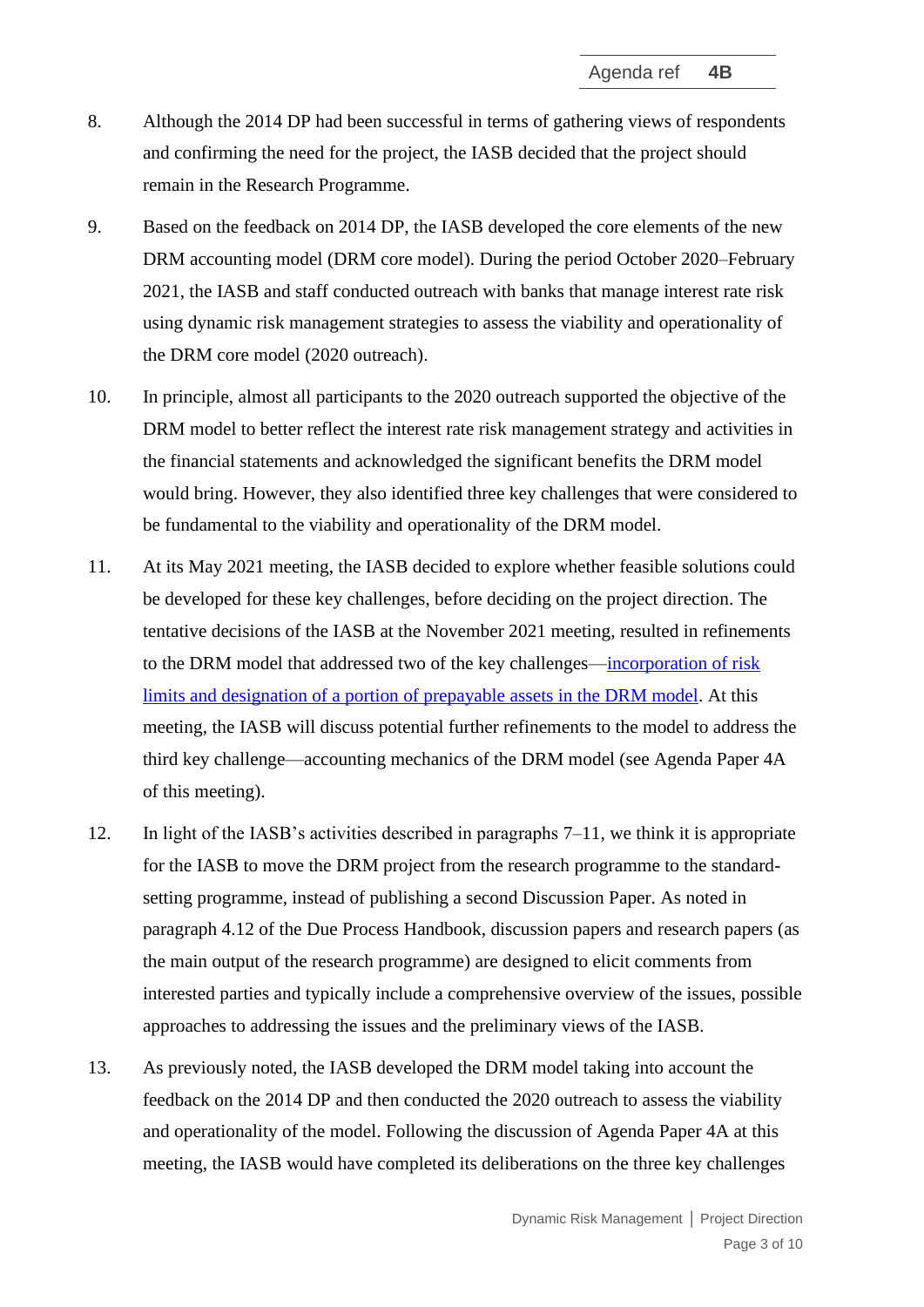identified during the 2020 outreach. Preliminary feedback received indicates that the refinements to the DRM model made to address these challenges represent significant improvements towards better reflection of an entity's risk management strategy in the financial statements. For these reasons, in our view, the IASB has already collected sufficient information that enables appropriate understanding of the problem and potential solutions, helping the IASB to decide whether to add a standard-setting project to the work plan.

14. If the IASB decides to move the DRM project to the standard-setting programme, the staff will present a detailed project proposal at a future IASB meeting, setting out the specific areas for deliberation and potential timeline. These areas would include remaining issues highlighted during the 2020 outreach (ie matters other than the three key challenges), items the IASB decided to discuss in the second phase of the DRM project and potential disclosures.

# <span id="page-3-0"></span>**Criteria for adding a project to the standard-setting programme**

- 15. The Due Process Handbook states that when adding a standard-setting project to its agenda or making major amendments to existing Standards, the IASB evaluates the merits of adding the project primarily on the basis of the needs of users of financial reports, while also taking into account the costs of preparing the information. When deciding whether a proposed agenda item will address the needs of users of financial statements, the IASB considers:
	- (a) whether there is a deficiency in the way particular types of transactions or activities are reported in financial reports;
	- (b) the importance of the matter to those who use financial reports;
	- (c) the types of entities likely to be affected by any proposals, including whether
	- (d) the matter is more prevalent in some jurisdictions than others; and
	- (e) how pervasive or acute a particular financial reporting issue is likely to be for entities.<sup>1</sup>

<sup>1</sup> Due Process Handbook, paragraph 5.4.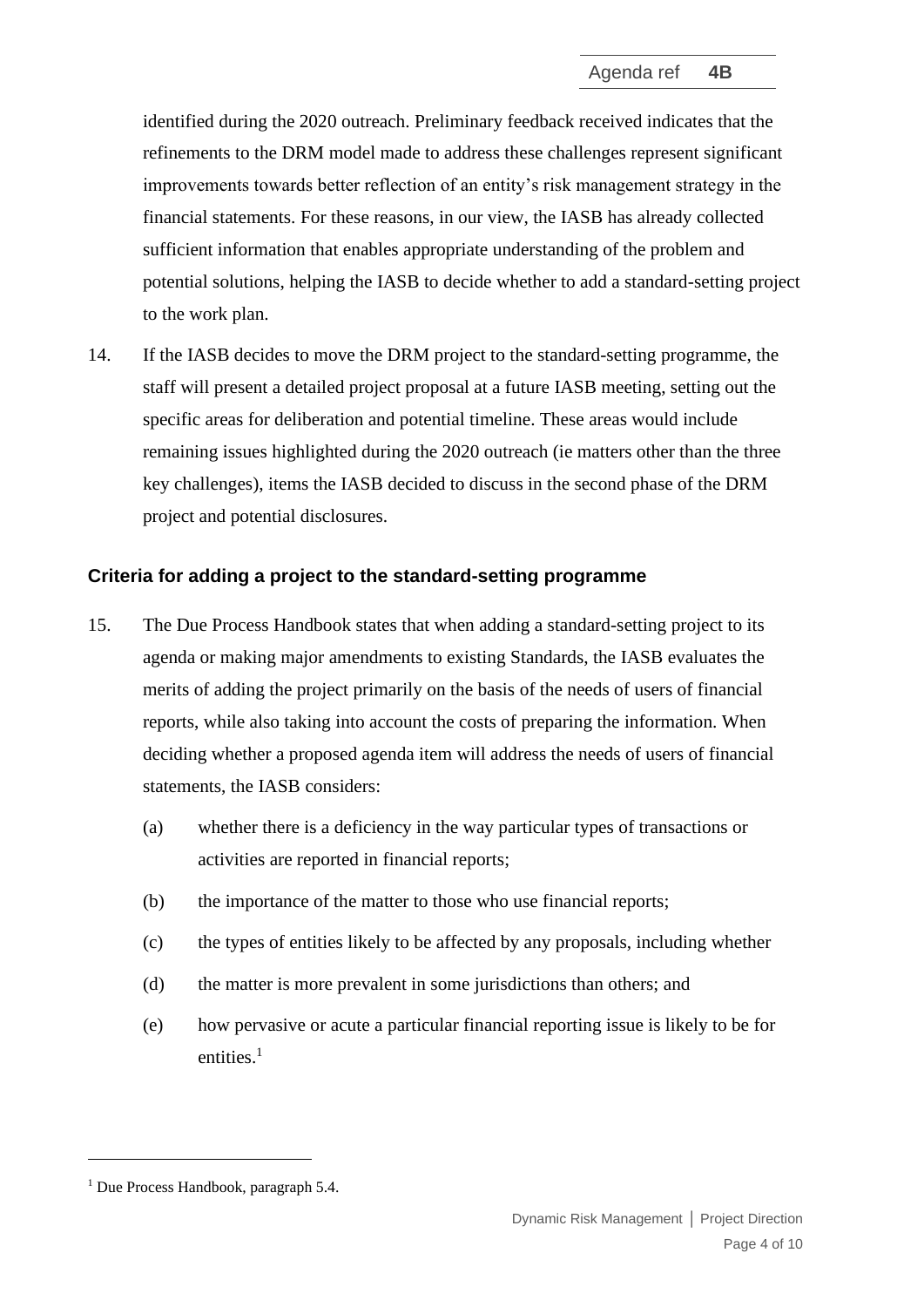16. The Due Process Handbook also states the IASB should only add a standard-setting project if it concludes that the benefits of the improvements to financial reporting will outweigh the costs. 2

## <span id="page-4-0"></span>**Staff analysis**

- 17. In this section, we provide staff analysis on:
	- (a) [whether there is a deficiency in current reporting;](#page-4-1)
	- (b) [the importance of any deficiency to users of financial statements;](#page-6-0)
	- (c) [the types of entities likely to be affected by the proposals and the](#page-7-0)  [pervasiveness of the problem;](#page-7-0)
	- (d) [the costs and benefits of the proposals;](#page-8-0) and
	- (e) [whether a project consultative group should be established.](#page-8-1)

### <span id="page-4-1"></span>*Deficiencies in current reporting*

- <span id="page-4-2"></span>18. As set out in the 2014 DP and confirmed during the 2020 outreach, the limitations of the hedge accounting requirements in IFRS 9 and IAS 39 have led to many entities, especially banks, finding it difficult to faithfully present the outcome of their dynamic risk management activities in their financial statements. As a result, some do not apply hedge accounting, while others apply it selectively, or use proxy hedging techniques. The following are examples of such limitations:
	- (a) *open portfolios*: it is difficult to reflect dynamic risk management within the current hedge accounting framework because of the requirement to link specific hedging instruments with specific hedged items. In practice, current hedge accounting requirements treat an open portfolio as a series of closed portfolios with a short life (ie by periodic discontinuation of the hedge accounting relationship for the previous closed portfolio and by designation of a new hedge accounting relationship for the revised closed portfolio). This gives rise to operational complexities because hedge accounting relationships need to be tracked and hedge adjustments need to be amortised. In addition,

<sup>2</sup> Due Process Handbook, paragraph 5.7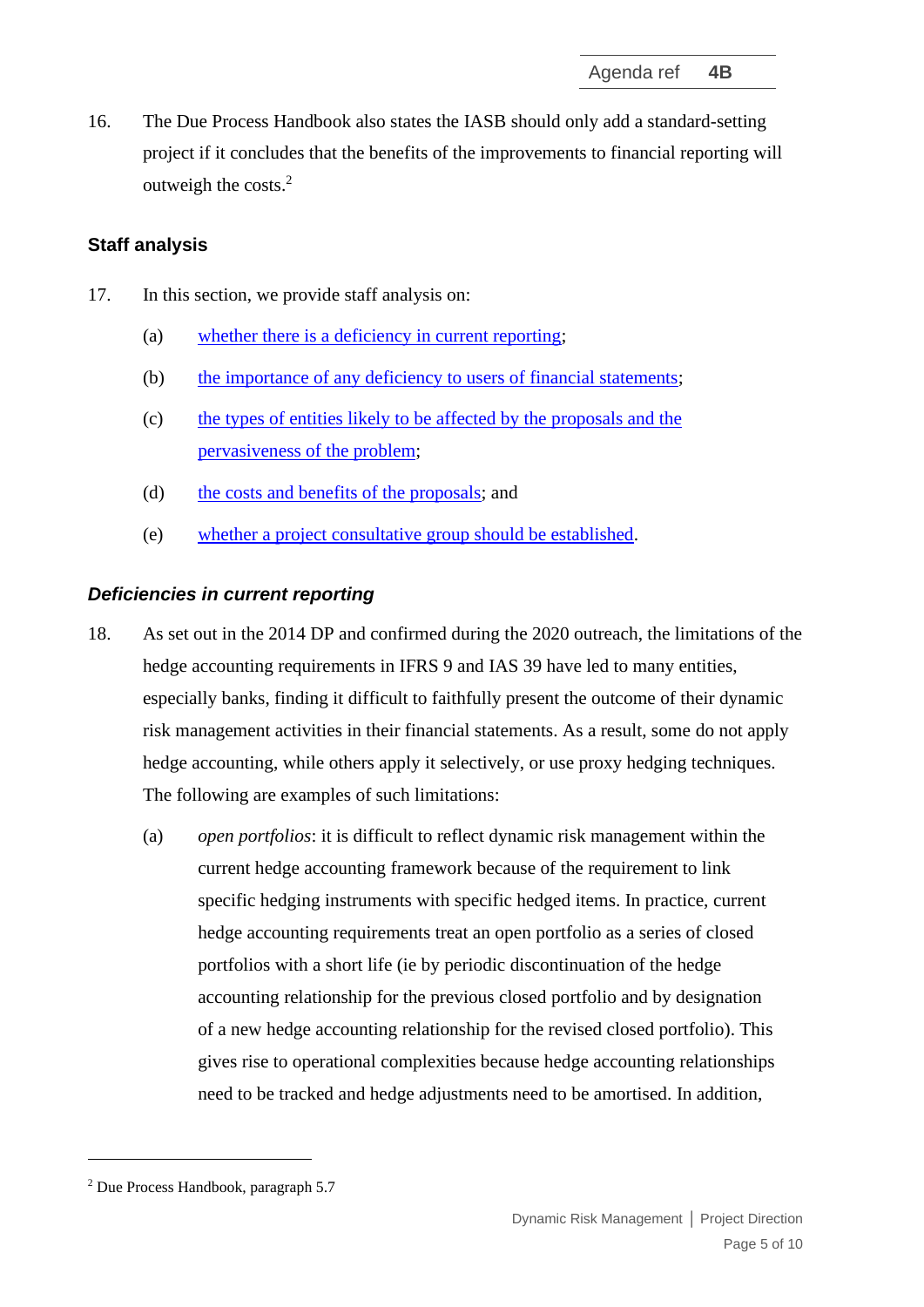the requirement is often onerous to apply given the frequency with which the hedged portfolios are updated, or the hedging objective is changed. The hedge accounting requirements are viewed as artificial because they are not consistent with the risk management processes, which do not distinguish between 'old' and 'new' exposures. Consequently, the accounting results do not usually provide users of financial statements with information that is consistent with risk management. This limits the relevance of the resulting information.

- (b) *risk management on a net basis*: it is common for exposures to particular types of risk to be managed on a net basis. For instance, banks usually make risk management decisions based on the net interest rate risk arising from a combination of financial assets and financial liabilities. Although the fair value hedge accounting for a portfolio hedge of interest rate risk requirements in IAS 39 acknowledge that interest rate risk is often managed on a net basis economically, portfolio hedges are required to be designated on a gross basis for hedge accounting purposes. Consequently, entities have to identify eligible assets or liabilities and designate them as hedged items on a gross basis to obtain hedge accounting. This can result in risk management being misrepresented, as hedged items have to be selected to achieve accounting outcomes rather than to fully reflect risk mitigation activity.
- (c) *dual character of net interest rate risk position*: entities focus on mitigating the repricing risk of the net interest rate risk position, which arise from the combination of variable and fixed-rate exposures. Accordingly, the economic mismatch has both fair value and cash flow variability when interest rates change and entities try to mitigate both aspects economically. <sup>3</sup> However, current hedge accounting requires the designation of the hedging relationship as either a fair value hedge with the fixed rate item or as a cash flow hedge with the variable rate item, although neither would faithfully depict the complete economic phenomenon in financial reporting.

<sup>&</sup>lt;sup>3</sup> See paragraph BC6.98 of Basis for Conclusions on IFRS 9 which refers to the dual character of such a (net) risk position.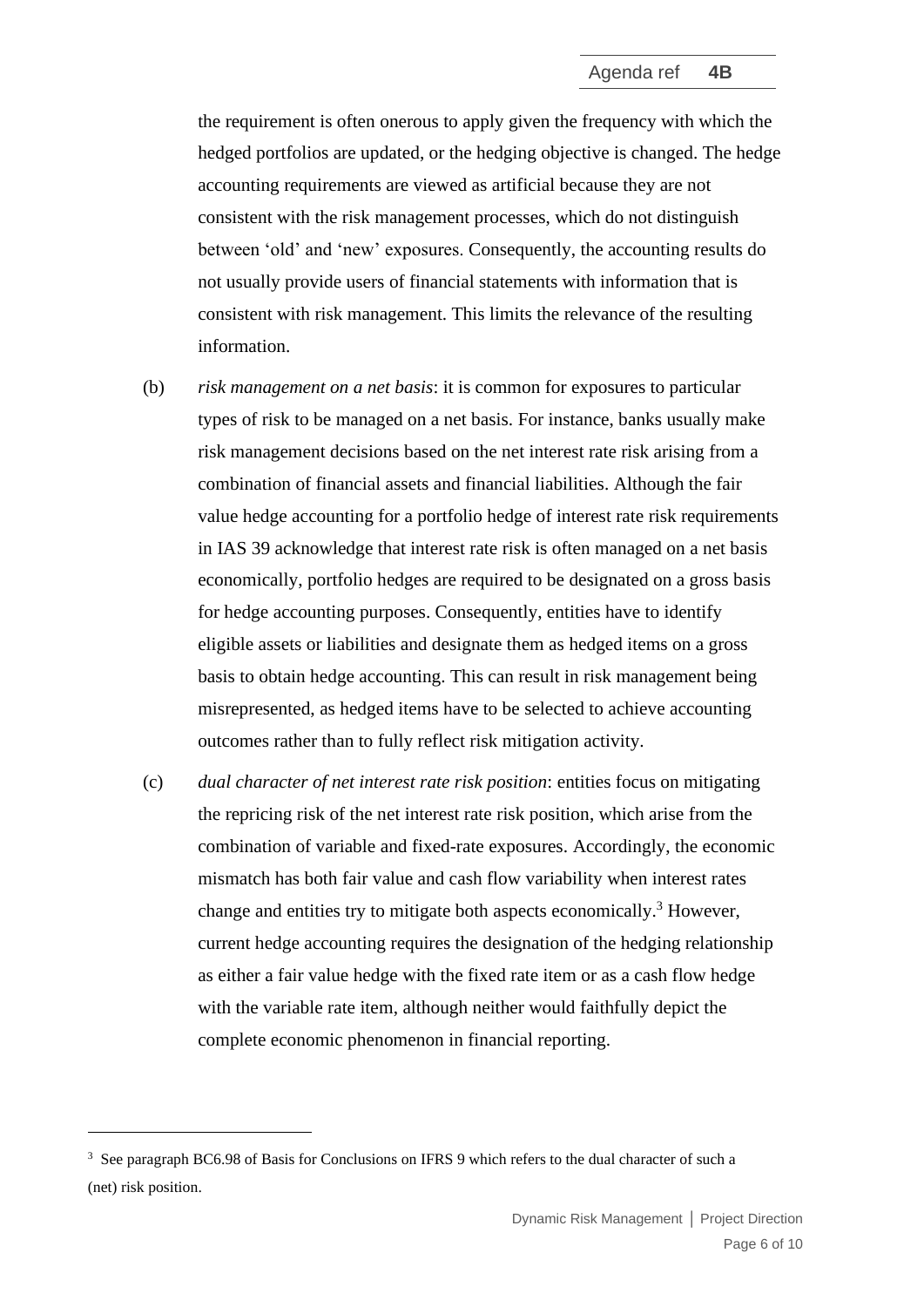- <span id="page-6-1"></span>(d) *demand deposits*: in a banking environment, it is common for customers to maintain demand deposit accounts for an extended period of time. Because of this customer behaviour, risk managers often identify a part of the demand deposit portfolio that is considered to be stable and treat that portion as a fixed interest rate liability (reflecting its 'sticky' economic nature) for risk management purposes. These are generally referred to as core demand deposits. Risk managers manage the deemed interest rate risk of core demand deposits based on the expected behaviour of depositors. However, in order for items to be eligible hedged items in a fair value hedge, the fair value of the hedged items must vary with the hedged risk. Because the fair value of demand deposits is deemed to be constant for accounting purposes, fair value hedge accounting is precluded. To address this issue, for accounting purposes, banks commonly identify alternative items that can be designated as hedged items—for example, suitable variable interest rate assets for which cash flow hedge accounting can be applied. Therefore, this inability to achieve hedge accounting for core demand deposits directly reduces the faithful representation of risk management in entities' financial statements.
- 19. In our view, the IASB therefore has sufficient information from the feedback received on the 2020 outreach, 2014 DP and previous other consultations to conclude that there are deficiencies in current reporting in relation to accounting for dynamic risk management.

#### <span id="page-6-0"></span>*Importance to users of financial statements*

- 20. Users of financial statements are affected by lack of alignment between financial reporting and the economics of dynamic risk management. Interest rate risk management is a very important part of risk management, in particular for entities such as banks. As discussed at the [April 2021 IASB meeting,](https://www.ifrs.org/content/dam/ifrs/meetings/2021/april/iasb/ap4a-dynamic-risk-management-executive-summary-of-feedback-from-outreach.pdf) due to the disconnect with risk management, the resulting hedge accounting information in financial statements is currently complex to understand and makes it difficult to communicate to users of financial statements the underlying business context of hedge accounting designations.
- 21. For example, as noted in the 2014 DP, despite the fact that dynamic risk management activities are usually implemented in a comprehensive manner, the application of hedge accounting in a 'patchwork' manner or through proxy designations to account for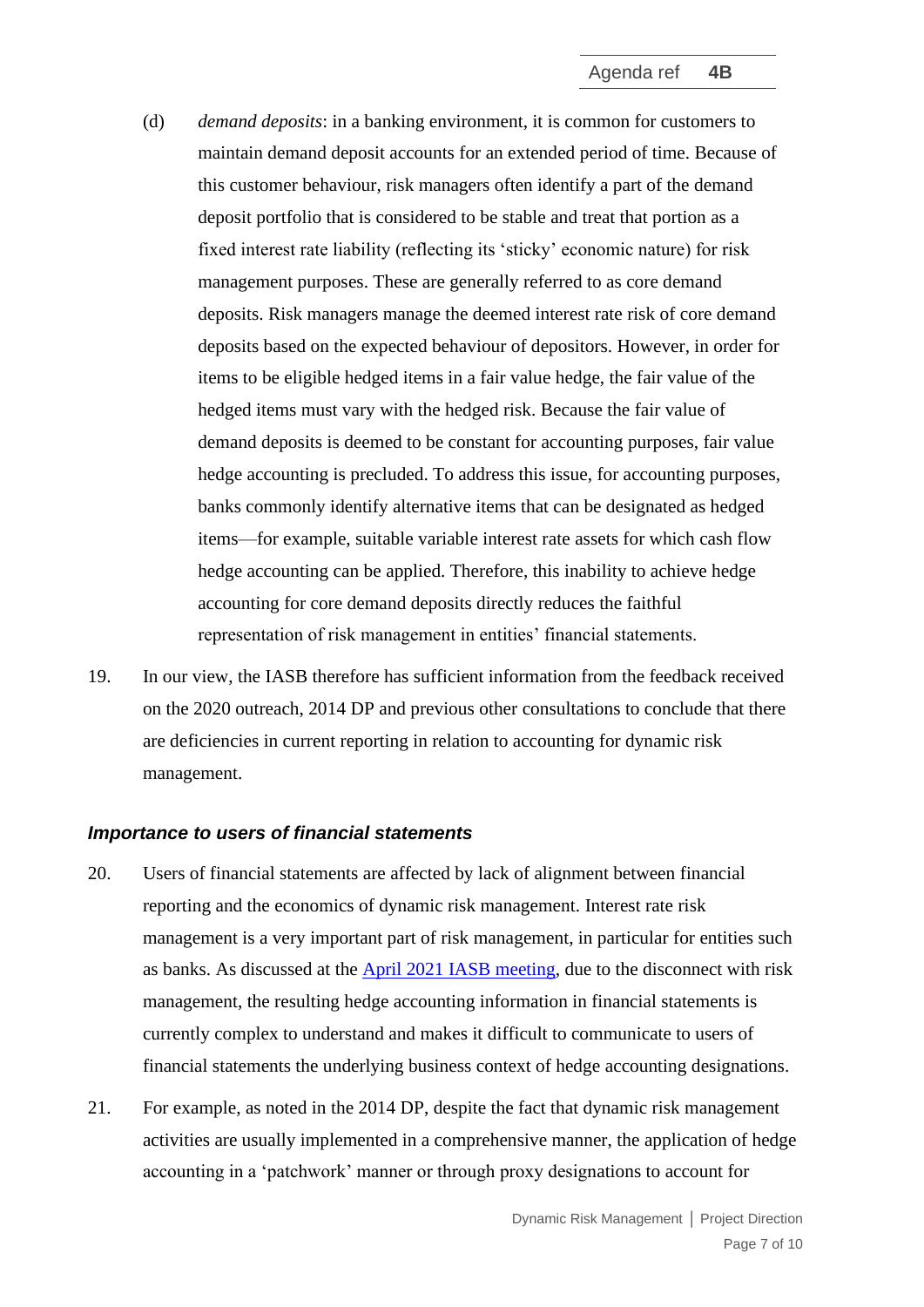dynamic risk management has resulted in a lack of transparency of financial information. Also, hedge accounting may be applied but in a way that involves significant operational effort, focusing on reducing profit or loss volatility in a manner that may not fully portray the economics of dynamic risk management. As a result, information provided for regulatory purposes or non-generally accepted accounting principles (non-GAAP) information becomes in some cases the only source of relevant information to users of financial statements that seek to understand how successful an entity has been at achieving its risk management objectives.

- 22. In responding to the 2014 DP, users of financial statements supported a project about accounting for dynamic risk management that would achieve better alignment between financial reporting and dynamic risk management, thereby ultimately providing more useful information. They noted that because dynamic risk management is an important function for financial institutions, a better representation of DRM activities would provide useful information for financial statement users' decision-making. One of their key requirements was to be able to analyse a banks' net interest income by the profit source (or driver) and derivatives by their use.<sup>4</sup>
- 23. The IASB's objective in developing the DRM model is to better reflect entities' interest rate risk management strategies and activities in the financial statements. Following the 2020 outreach, the IASB has made refinements to the DRM model which aim to further improve alignment to risk management view, hence ultimately providing more useful information to users of financial statements.

# <span id="page-7-0"></span>*Types of entities affected and the pervasiveness of the problem*

24. Historically, financial institutions, and banks in particular those manage interest rate risk dynamically on an open portfolio basis, were most affected by the deficiencies in the current reporting requirements discussed in this paper. As the DRM model is further developed, one of the areas for consideration would be to determine whether the model is suitable to be applied to risks other than interest rate risk or by entities other than banks.

<sup>4</sup> [Agenda Paper 4C of the February 2015 IASB meeting.](https://www.ifrs.org/content/dam/ifrs/meetings/2015/february/iasb/accounting-for-dynamic-risk-management/ap4c-feedback-summary-users-financial-statements.pdf)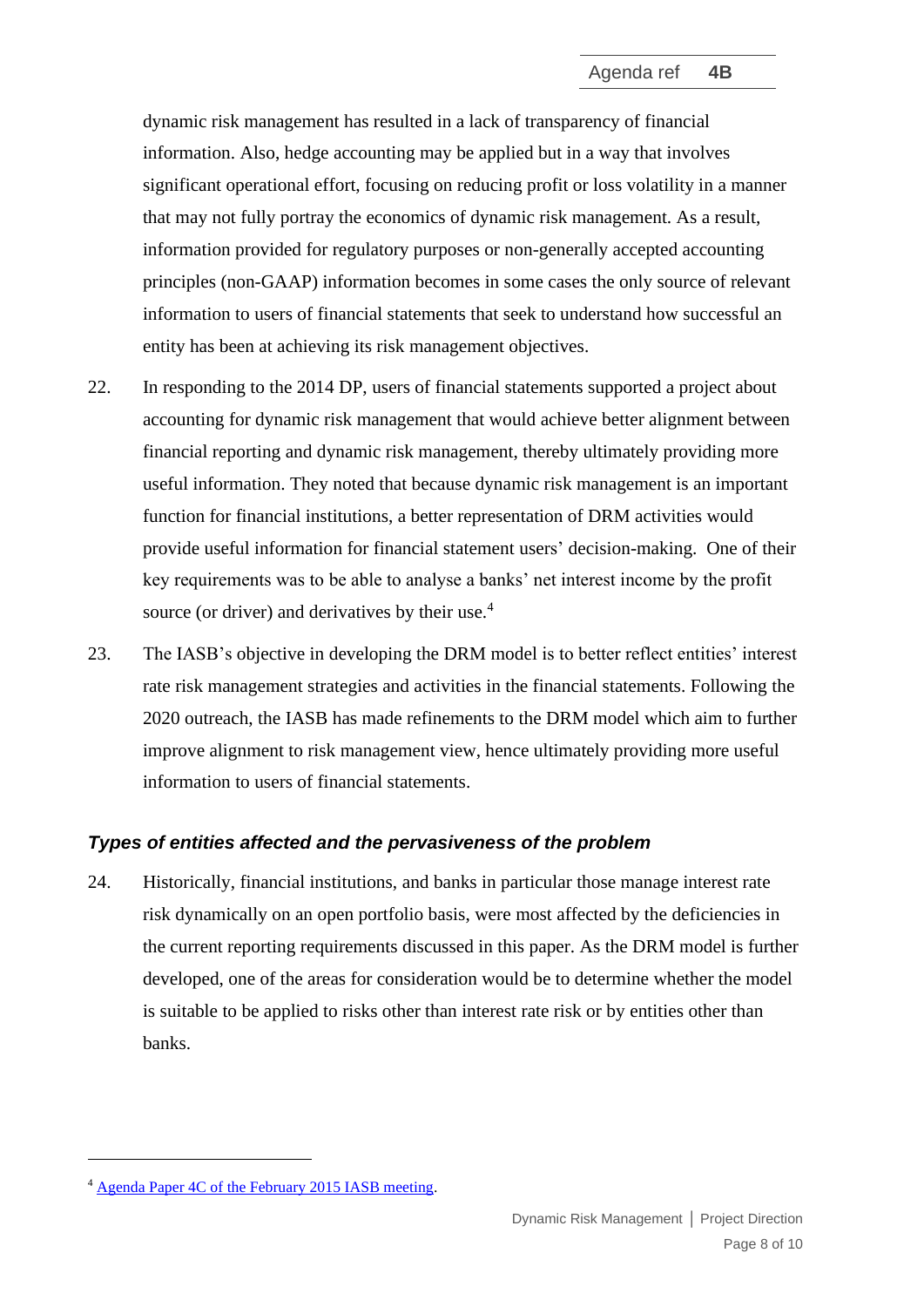#### <span id="page-8-0"></span>*Costs and benefits*

- 25. As discussed at the [April 2021 IASB meeting,](https://www.ifrs.org/content/dam/ifrs/meetings/2021/april/iasb/ap4a-dynamic-risk-management-executive-summary-of-feedback-from-outreach.pdf) the 2020 outreach participants identified the main benefits of the DRM model as:
	- (a) *better reflection of risk management view*: with the incorporation of risk limits and the adoption of an aggregated risk view on the net interest rate exposure, the DRM model has the potential of more faithfully reflecting the risk management view because it integrates the entity's risk management strategy and provides a clear link between financial reporting and the actual risk mitigation activities taken under dynamic risk management.
	- (b) *eligible items*: the inclusion of core demand deposit and future transactions as eligible items in the DRM model would help to address the deficiency discussed in paragraph [18\(d\).](#page-6-1)
	- (c) *transparency*: the performance reporting elements of the DRM model such as alignment and misalignment of the target profile would provide information in the financial statements about the extent to which the entity was successful in achieving its risk management strategy for interest rate risk management.
- 26. In the 2020 outreach, some participants mentioned the perceived operational complexity linked to the implementation of the DRM model, including costs associated with changing current processes. Many of the issues raised stemmed from the anticipated issues associated with the construction of benchmark derivatives and/or the reflection of unexpected change in the underlying portfolios. However, the DRM model could also potentially reduce the costs because it replicates the risk management activities of the entity so that there is no need to conduct proxy hedge accounting, which does not reflect the actual activities of the entity (see paragraph [18\)](#page-4-2).
- 27. Consequently, our preliminary assessment, subject to a more detailed effects analysis which will be undertaken before issuing an Exposure Draft, is that the benefits of the improvements to financial reporting from this project are likely to outweigh the costs.

#### <span id="page-8-1"></span>*Project consultative group*

28. The Due Process Handbook requires the IASB to consider whether it should establish a consultative group for each major project it adds to its standard-setting programme. The